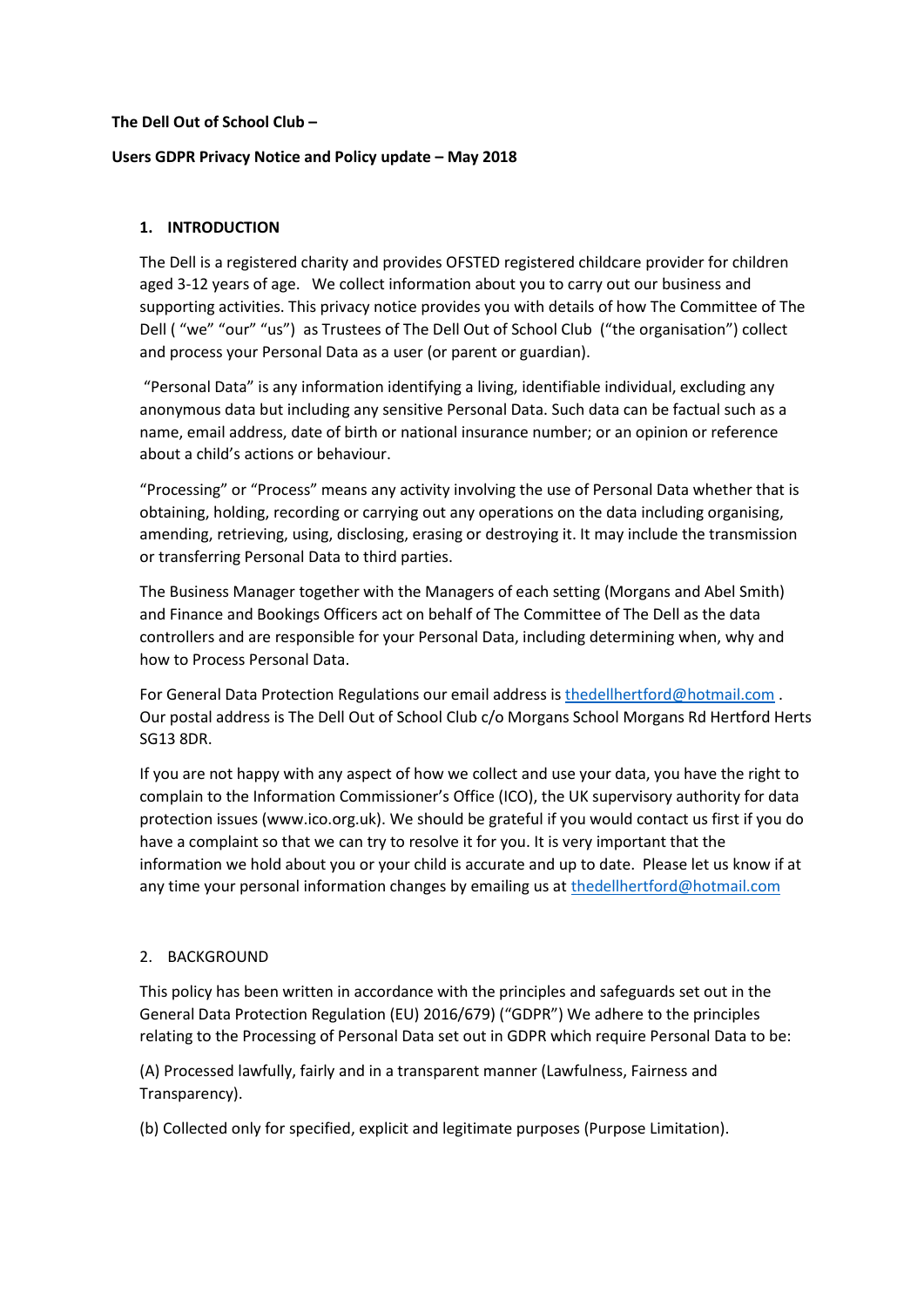(c) Adequate, relevant and limited to what is necessary in relation to the purposes for which it is Processed (Data Minimisation).

(d) Accurate and where necessary kept up to date (Accuracy).

(e) Not kept in a form which permits identification of Data Subjects for longer than is necessary for the purposes for which the data is Processed (Storage Limitation).

(f) Processed in a manner that ensures its security using appropriate technical and organisational measures to protect against unauthorised or unlawful Processing and against accidental loss, destruction or damage (Security, Integrity and Confidentiality).

(g) Not transferred to another country without appropriate safeguards being in place (Transfer Limitation).

(H) made available to individuals such as to allow them to exercise certain rights in relation to their Personal Data (Data Subjects rights and requests).

## **3. HOW WE USE YOUR PERSONAL DATA**

We will only use your Personal Data when legally permitted. The most common uses of your Personal Data are:

• Where we need to perform the contract between us in accordance with our terms and conditions of business if you are a user (or parent/guardian of a child) at our club. Eg by you giving us consent to use your personal data which may include consent provided via the registration forms.

• Where it is necessary for our legitimate interests (or those of a third party) and your interests and fundamental rights do not override those interests.

• Where we need to comply with a legal or regulatory obligation.

You have the right to withdraw consent to marketing at any time by emailing us at [thedellhertford@hotmail.com](mailto:thedellhertford@hotmail.com)

### **Purposes for Processing your Personal Data**

Set out below is a table describing the Personal Data we hold – why we hold it, the legal grounds on which we will process your data, how it is stored and managed and who has access to it.

We also detail how long we will retain the data you have provided and where we dispose of data this is done securely by either shredding, commercial shredding or being deleted from a secure PC in the case of electronic information.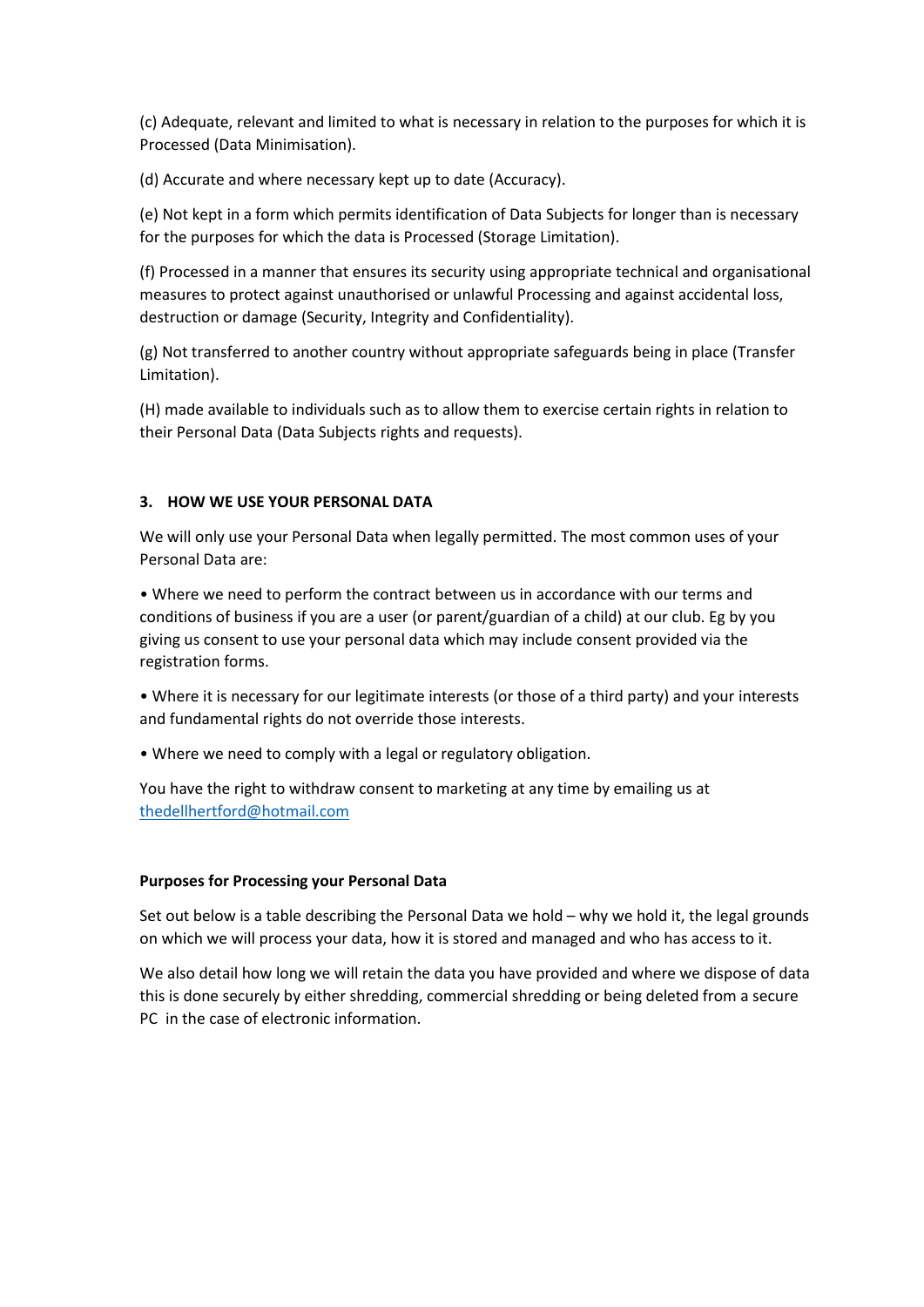| Data                                                                                                                                                                                                                                                                                                                                   | What is the data                                                                                  | Lawful                 | Where did it                                                                                                                                                                       | Who is it                                                       | Where is                                                                                       | Access                                                                                                                        | Is consent | How long do                                                                                                                 |
|----------------------------------------------------------------------------------------------------------------------------------------------------------------------------------------------------------------------------------------------------------------------------------------------------------------------------------------|---------------------------------------------------------------------------------------------------|------------------------|------------------------------------------------------------------------------------------------------------------------------------------------------------------------------------|-----------------------------------------------------------------|------------------------------------------------------------------------------------------------|-------------------------------------------------------------------------------------------------------------------------------|------------|-----------------------------------------------------------------------------------------------------------------------------|
|                                                                                                                                                                                                                                                                                                                                        | used for                                                                                          | reason for             | come from                                                                                                                                                                          | shared                                                          | it stored                                                                                      |                                                                                                                               | required?  | we keep it                                                                                                                  |
|                                                                                                                                                                                                                                                                                                                                        |                                                                                                   | keeping data           |                                                                                                                                                                                    | with                                                            |                                                                                                |                                                                                                                               |            |                                                                                                                             |
| <b>Booking &amp; Registration forms;-</b><br>Parent/guardian names<br>Childs name(s)<br>Childs date of Birth<br>School<br><b>Contact details</b><br>Phone<br>Email<br><b>Address</b><br><b>Medical conditions</b><br><b>Additional needs</b><br><b>GP</b> contact information<br>Emergency contact details incl. phone<br>and address. | Ofsted regulations.<br>Daily registers<br><b>Staffing</b><br>Safeguarding                         | Legitimate<br>interest | Parent /guardian<br>NB It I up to the<br>parents<br>completing the<br><b>Registration Form</b><br>to obtain<br>permission to<br>provide details of<br>their emergency<br>contacts. | <b>Staff</b>                                                    | Copies<br>retained on<br>site in locked<br>cupboard<br>E-stored on<br>password<br>protected PC | <b>Printed and</b><br>delivered by<br>hand.<br>Currently<br>sourcing a<br>secure transfer<br>method by<br>email<br>encryption | <b>No</b>  | 3 years dispose in<br>the academic year<br>after leaving<br><b>Emergency contact</b><br>detail to be deleted<br>on leaving. |
| <b>Ethnicity</b>                                                                                                                                                                                                                                                                                                                       | <b>OFSTED</b>                                                                                     | Legitimate<br>Interest | Parent /guardian                                                                                                                                                                   | Senior staff                                                    | As above                                                                                       | As above                                                                                                                      | Yes        | Dispose in the<br>academic year after<br>leaving                                                                            |
| Parents contact details and emergency<br>numbers supplied                                                                                                                                                                                                                                                                              | <b>OFSTED and to allow</b><br>us to contact parents<br>in an emergency                            | Legitimate<br>interest | Registration<br>forms                                                                                                                                                              | Staff                                                           | Stored on<br>the Dells<br>mobile<br>phones<br>(secured by<br>pass code)                        | Passcode<br>protection on<br>phones - locked<br>away at night                                                                 | <b>No</b>  | Whilst the children<br>are at club or deleted<br>during the academic<br>year after leaving.                                 |
| Permission for photos                                                                                                                                                                                                                                                                                                                  | To allow the Dell to<br>take photos for<br>marketing                                              | Consent                | Parent /guardian                                                                                                                                                                   | Staff if<br>required                                            | AS above                                                                                       | <b>Ditto</b>                                                                                                                  | Yes        | Dispose in the<br>academic year after<br>leaving                                                                            |
| Trip/activity permission                                                                                                                                                                                                                                                                                                               | To allow children to<br>be taken off site for an<br>outing                                        | Consent                | Parent /guardian                                                                                                                                                                   | Staff if<br>required                                            | As above                                                                                       | <b>Ditto</b>                                                                                                                  | Yes        | Dispose in the<br>academic year after<br>leaving                                                                            |
| The Dell registers including child's name                                                                                                                                                                                                                                                                                              | To know what<br>children to expect at<br>club and ensure ratio<br>numbers of staff to<br>children | Legitimate<br>interest | <b>Information</b><br>provided by<br>parents processed<br>by our Bookings<br>officer                                                                                               | <b>Staff</b><br>School                                          | As above                                                                                       | <b>Printed and</b><br>delivered by<br>hand                                                                                    | <b>No</b>  | 3 years dispose in<br>the academic year<br>after leaving                                                                    |
| <b>Administering Medication Form</b>                                                                                                                                                                                                                                                                                                   | Compliance with<br><b>OFSTED regulations</b><br>Safeguarding                                      | Consent                | Parent/guardian<br>and Dell staff                                                                                                                                                  | Staff who<br>administer<br>medication/e<br>mergency<br>services | As above                                                                                       | Hard copy only<br>(secure email<br>only)                                                                                      | Yes        | 3 years dispose in<br>the academic year<br>after leaving.                                                                   |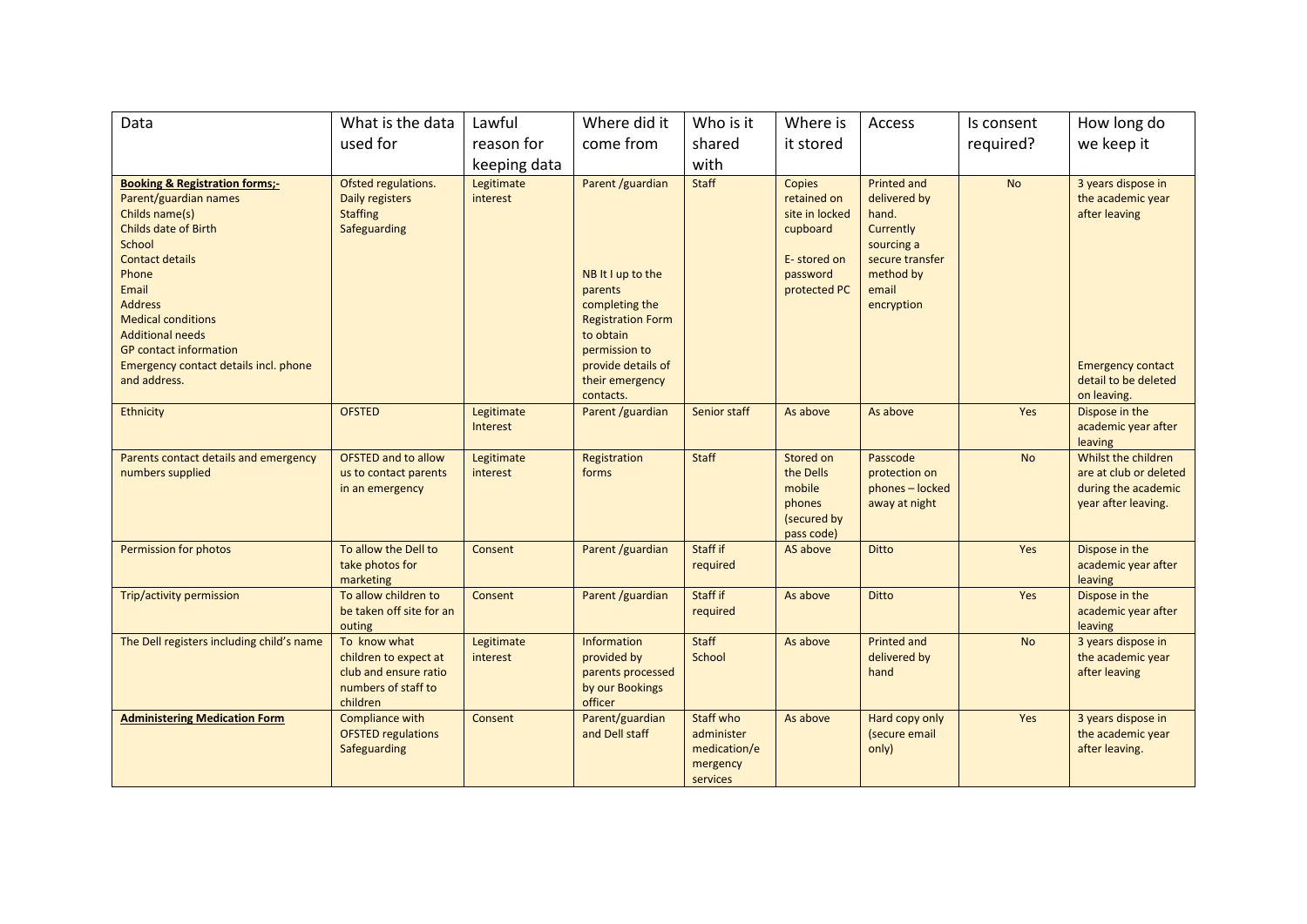| Data                                                                                               | What is the data                                                                                                 | Lawful                        | Where did it                                  | Who is it                                                                         | Where is                                                      | Access                                                       | Is consent | How long do                                                                                                                                                                    |
|----------------------------------------------------------------------------------------------------|------------------------------------------------------------------------------------------------------------------|-------------------------------|-----------------------------------------------|-----------------------------------------------------------------------------------|---------------------------------------------------------------|--------------------------------------------------------------|------------|--------------------------------------------------------------------------------------------------------------------------------------------------------------------------------|
|                                                                                                    | used for                                                                                                         | reason for                    | come from                                     | shared                                                                            | it stored                                                     |                                                              | required?  | we keep it                                                                                                                                                                     |
|                                                                                                    |                                                                                                                  | keeping data                  |                                               | with                                                                              |                                                               |                                                              |            |                                                                                                                                                                                |
| Other medical related forms i.e.<br>existing injuries /intimate care                               | Safeguarding                                                                                                     | Legitimate<br>interest        | <b>Dell Staff</b>                             | Staff on a<br>need to know<br>basis - parent/<br>guardian                         | As above                                                      | Hard copy<br>(secure email<br>only)                          | <b>No</b>  | 3 years dispose in<br>the academic year<br>after.leaving                                                                                                                       |
| <b>Accident form</b>                                                                               | Safeguarding and<br>recording accidents<br>which occur so we can<br>ensure our premises<br>and children are safe | Legitimate<br>interest        | Senior Dell staff                             | Parent/<br>guardian<br><b>Trustees</b><br><b>RIDDOR</b><br>HSE/<br>School         | <b>Locked filing</b><br>cabinet &<br>password<br>protected PC | Hard copy                                                    | <b>No</b>  | 3 years dispose in<br>the academic year<br>after leaving-unless<br>accident is of a<br>serious nature and<br>papers are required<br>for legal purposes<br>$(10 \text{ years})$ |
| <b>Incident form</b>                                                                               | Safeguarding                                                                                                     | Legitimate<br>interest        | Senior Dell staff                             | Parent/<br>Guardian<br><b>Trustees</b>                                            | <b>Locked filing</b><br>cabinet &<br>password<br>protected PC | Hard copy                                                    | <b>No</b>  | 3 years dispose in<br>the academic year<br>after.leaving                                                                                                                       |
| Child focused risk assessment                                                                      | Safeguarding                                                                                                     | Legitimate<br>interest        | Senior Dell staff                             | Staff parents/<br>guardians<br><b>Trustees</b><br><b>RIDDOR</b><br>HSE/<br>School | <b>Locked filing</b><br>cabinet &<br>password<br>protected PC | Hard copy                                                    | <b>No</b>  | 3 years dispose in<br>the academic year<br>after.leaving                                                                                                                       |
| Invoice                                                                                            | To allow us to request<br>payment from users                                                                     | Legitimate<br>interest        | <b>Finance and</b><br>bookings officer        | <b>Parents and</b><br>guardians                                                   | <b>Locked filing</b><br>cabinet &<br>password<br>protected PC | By post or<br>securely if<br>identifying a<br>child by email | <b>No</b>  | 5 years dispose in<br>the academic year<br>after. leaving                                                                                                                      |
| Correspondence i.e. Letters / emails<br>from or to parents/guardians                               | Day to day business<br>correspondence                                                                            | Legitimate<br>interest        | The Dell and our<br>users.                    | <b>Senior Dell</b><br>staff and<br>parents/<br>guardians and<br>school            | <b>Locked filing</b><br>cabinet &<br>password<br>protected PC | Sent securely if<br>identifying a<br>child or by hand        | <b>No</b>  | Whilst in attendance.<br>Dispose the<br>academic year after<br>leaving                                                                                                         |
| Information about a "looked after<br>child* /court papers or other child<br>focused correspondence | To be able to provide<br>care for that child.<br>Safeguarding                                                    | Legitimate<br><i>interest</i> | Third party /local<br>authority/ school       | Senior staff<br>with<br>permission of<br>parent or<br>other                       | <b>Locked filing</b><br>cabinet &<br>password<br>protected PC | Sent securely if<br>identifying a<br>child or by hand        | <b>No</b>  | 10 Years dispose the<br>following academic<br>year after leaving                                                                                                               |
| Special needs/education and healthcare<br>plans /SEN plans                                         | Safeguarding                                                                                                     | Consent                       | Parents or from<br>school with<br>permissions | <b>Staff</b><br><b>School (with</b><br>permission)<br>Parent                      | <b>Locked filing</b><br>cabinet &<br>password<br>protected PC | Sent securely if<br>identifying a<br>child or by hand        | Yes        | 10 years dispose the<br>following academic<br>year after leaving                                                                                                               |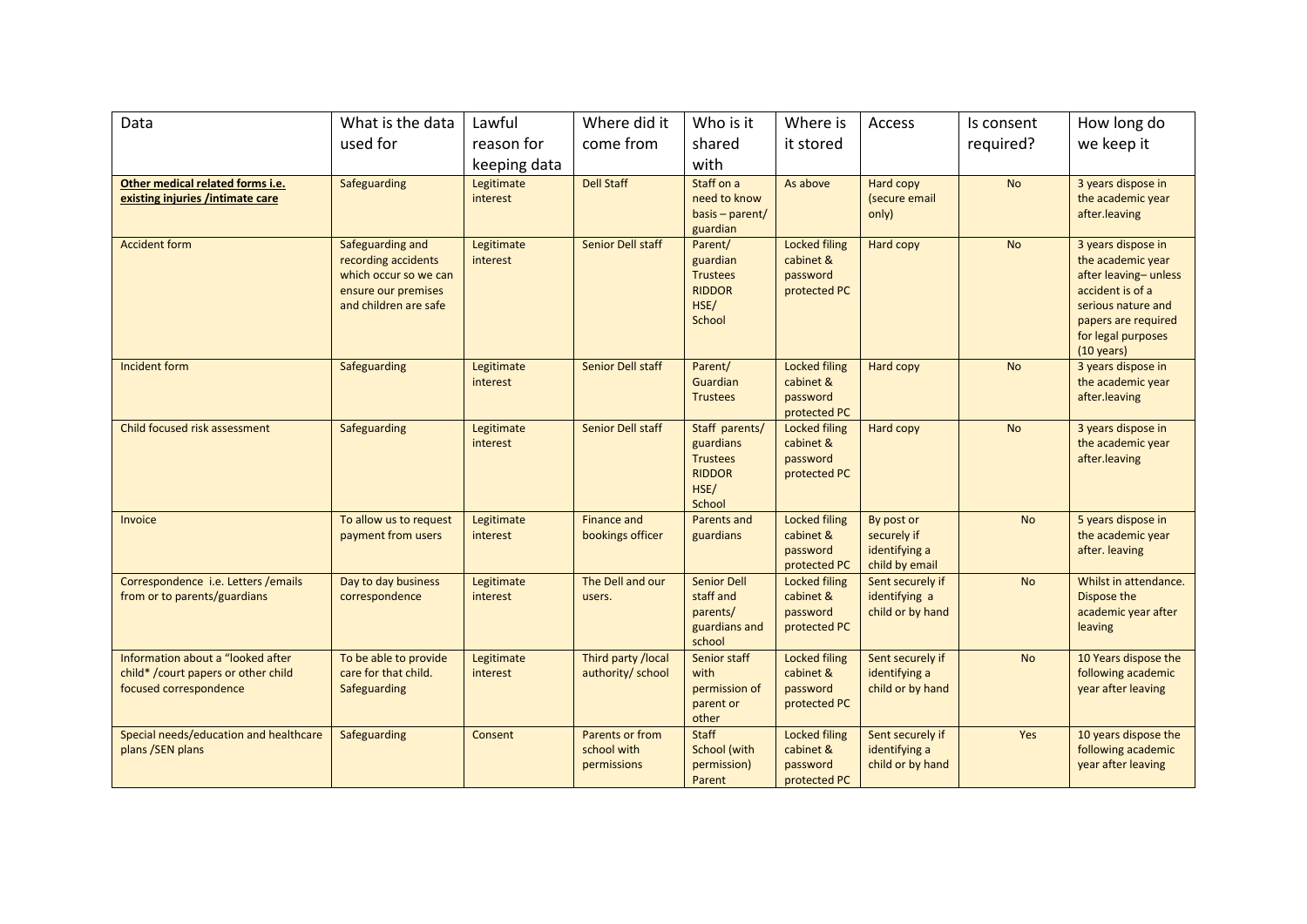| Data                                                                                                                                                                                                                                | What is the data                                                                                       | Lawful                 | Where did it                    | Who is it                                                                                                          | Where is                                                                                                                                                                                                                                                      | Access                                                                                                                                                                                                                       | Is consent | How long do                                                                                                                                                                                                                         |
|-------------------------------------------------------------------------------------------------------------------------------------------------------------------------------------------------------------------------------------|--------------------------------------------------------------------------------------------------------|------------------------|---------------------------------|--------------------------------------------------------------------------------------------------------------------|---------------------------------------------------------------------------------------------------------------------------------------------------------------------------------------------------------------------------------------------------------------|------------------------------------------------------------------------------------------------------------------------------------------------------------------------------------------------------------------------------|------------|-------------------------------------------------------------------------------------------------------------------------------------------------------------------------------------------------------------------------------------|
|                                                                                                                                                                                                                                     | used for                                                                                               | reason for             | come from                       | shared                                                                                                             | it stored                                                                                                                                                                                                                                                     |                                                                                                                                                                                                                              | required?  | we keep it                                                                                                                                                                                                                          |
|                                                                                                                                                                                                                                     |                                                                                                        | keeping data           |                                 | with                                                                                                               |                                                                                                                                                                                                                                                               |                                                                                                                                                                                                                              |            |                                                                                                                                                                                                                                     |
| Leaning journals including observations<br>and assessments and work your child<br>may have done.                                                                                                                                    | <b>OFSTED</b>                                                                                          | Legitimate<br>interest | <b>Staff and children</b>       | Parent<br>Staff<br><b>Ofsted</b>                                                                                   | <b>Locked filing</b><br>cabinet &<br>password<br>protected PC                                                                                                                                                                                                 |                                                                                                                                                                                                                              | <b>No</b>  | Upon leaving and<br>given to<br>parents/guardians                                                                                                                                                                                   |
| Bookwhen holiday club bookings<br>platform. Including registration and<br>booking details.<br>The Dell is responsible for the security<br>of the above information which will<br>have been supplied to us as via<br><b>Bookwhen</b> | Online bookings to<br>secure holiday club<br>places and register<br>bookings and<br>registration forms | Legitimate<br>interest | Parents and<br><b>Guardians</b> | Via Bookwhen<br>with Senior<br>$stat -$<br>managers/<br>bookings<br>manager<br><b>Stripe when</b><br>paying online | Secure<br>access via<br><b>Bookwhen</b><br>website.<br>Paper data is<br>held as<br>above<br><i>including</i><br>registration<br>and booking<br>forms<br><b>Copies</b><br>retained on<br>site in locked<br>cupboard<br>E-stored on<br>password<br>protected PC | Hard copy only<br>& via the<br>password<br>protected<br><b>Bookwhen</b><br>platform                                                                                                                                          | <b>No</b>  | Until child leaves<br>primary school or<br>user can ask us to<br>remove data held on<br>the system NB some<br>past records must be<br>held to meet<br>statutory obligations<br>(this applies to the<br>online registration<br>form) |
| STRIPE Secure online payment platform<br>to enable you to make payments via<br>Bookwhen for Dell Holiday club<br>services.                                                                                                          | Online payment                                                                                         | Legitimate<br>interest | Parents and<br>guardians        | <b>Business</b><br><b>Manager</b> and<br>Finance<br>Officer                                                        | <b>Stripe</b><br>payment<br>secure site                                                                                                                                                                                                                       | Password<br>protected<br>secure site NB<br>The Dell has no<br>access to card<br>details supplied<br>as part of this<br>process but is<br>provided<br>personal data<br>from Bookwhen<br>about the<br>customer who<br>has paid | <b>No</b>  | The end of the term<br>after your child<br>leaves school.<br>Unless you request<br>Stripe to remove<br>your data. NB some<br>past records must be<br>held to meet<br>statutory obligations                                          |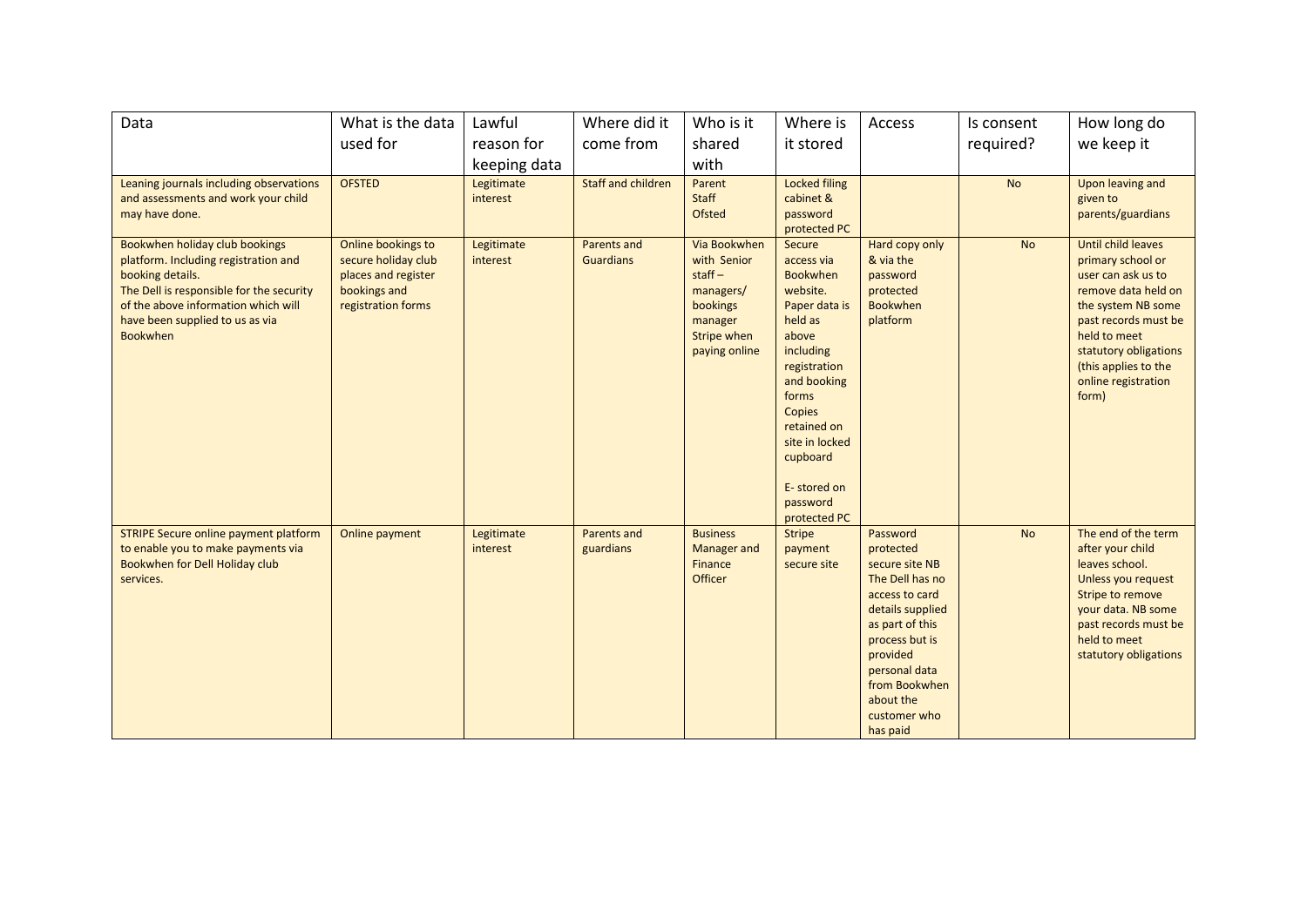### **Information we obtain from other sources.**

When we obtain personal data from other sources i.e. enquires via our face-book page or from recommendations we will comply with our GDPR policy to ensure that the information is treated securely.

## **Marketing communications**

You will receive marketing communications from us if you have:

- (i) Requested information from us or registered with us as a user (or parent/ guardian)
- (ii) If you provided us with your details and ticked the box (or accepted an email) at the point of entry of your details for us to send you marketing communications;
- (iii) And in each case, you have not opted out of receiving that marketing.

We will never share your Personal Data with any third party for marketing purposes.

Where you opt out of receiving our marketing communications, this will not apply to Personal Data provided to us as a result of us providing you with a service or other transaction.

# **4. DISCLOSURES OF YOUR PERSONAL DATA**

We may have to share your Personal Data with the parties set out below for the purposes set out in the table in Section 3 above:

• OFSTED or any government department involved with the safe operation of our business e.g. H&S executive, Food Standards Agency, EHO. Etc.

• Service providers who provide IT and system administration services.

• Professional advisers including OFSTED, Herts County Council and those who provide consultancy, and other business related service to The Dell.

• HM Revenue & Customs, regulators, The Department of Work and Pensions and other authorities based in the United Kingdom and other relevant jurisdictions who require reporting of processing activities in certain circumstances.

• Third parties to whom in the future, we may sell, transfer or merge parts of our business or assets.

We require all third parties to whom we transfer your data to respect the security of your Personal Data and to treat it in accordance with the law. We only allow such third parties to process your Personal Data for specified purposes and in accordance with our instructions.

# **5. INTERNATIONAL TRANSFERS**

One of the hosting systems for hosting holiday club payments known as STRIPE is based out of the European Economic Area. This is necessary for the purposes of administering our business. Stripe are not permitted to use your personal data for any other purpose than for what has been agreed with us. Stripe are required to safeguard your personal data through the use of appropriate technical data security measures and are prohibited from disclosing or sharing your personal data with other third parties without our prior authority (unless required by law).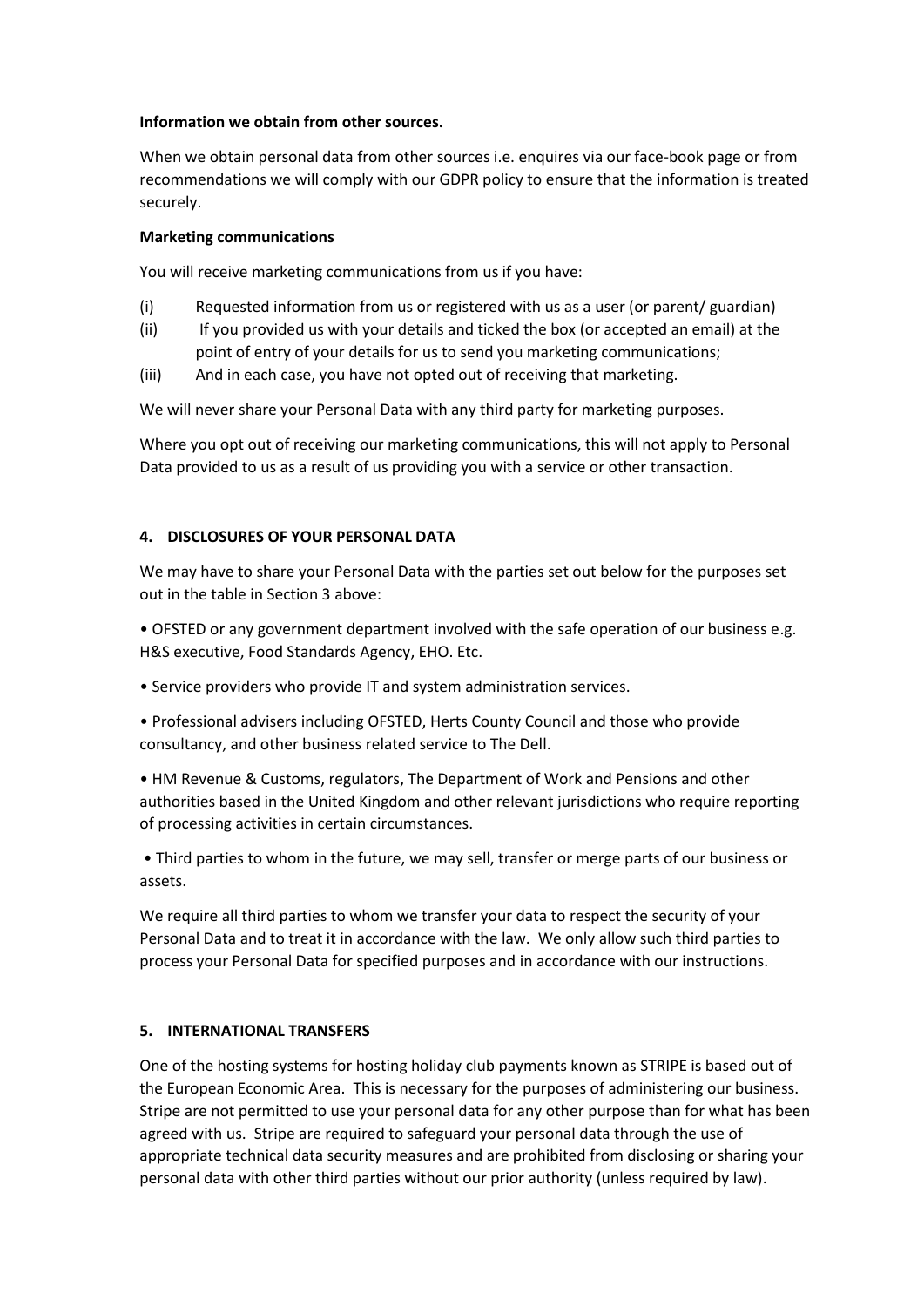## **6. DATA SECURITY**

We have put in place appropriate security measures to prevent your Personal Data from being accidentally lost, used or accessed in an unauthorised way, altered or disclosed. In addition, we limit access to your Personal Data to those employees, agents, contractors and other third parties who have a business need to know such data. They will only Process your Personal Data on our instructions and they are subject to a duty of confidentiality.

We have put in place procedures to deal with any suspected Personal Data breach and will notify you and any applicable regulator of a breach where we are legally required to do so.

### **7. DATA RETENTION**

We will only retain your Personal Data for as long as necessary to fulfil the purposes we collected it for, including for the purposes of satisfying any legal, accounting, or reporting requirements.

To determine the appropriate retention period for Personal Data, we consider the amount, nature, and sensitivity of the Personal Data, the potential risk of harm from unauthorised use or disclosure of your Personal Data, the purposes for which we Process your Personal Data and whether we can achieve those purposes through other means, and the applicable legal requirements.

By law we must keep basic information about our clients (including Contact, Identity, Financial and Transaction Data) for six years after they cease being clients for tax purposes.

In some circumstances you can ask us to delete your data and it is our responsibility to make sure that any Personal Data we retain is accurate. So, if you would like us to erase your data (to the extent that we are able) or there are any changes to your data which means what we currently hold is inaccurate, please do let us know.

Any data that we dispose of is done in a secure fashion by shredding or professional data shred.

### **8. YOUR LEGAL RIGHTS**

Under certain circumstances, you have rights under data protection laws in relation to your Personal Data. These include the right to:

The right to be informed about the personal data being processed

The right to access to your Personal Data.

The right to object to the processing of your personal data

The right to restrict the processing of your personal data

The right to correct your personal data

The right to erasure of your Personal Data

The right to portability of your personal data,